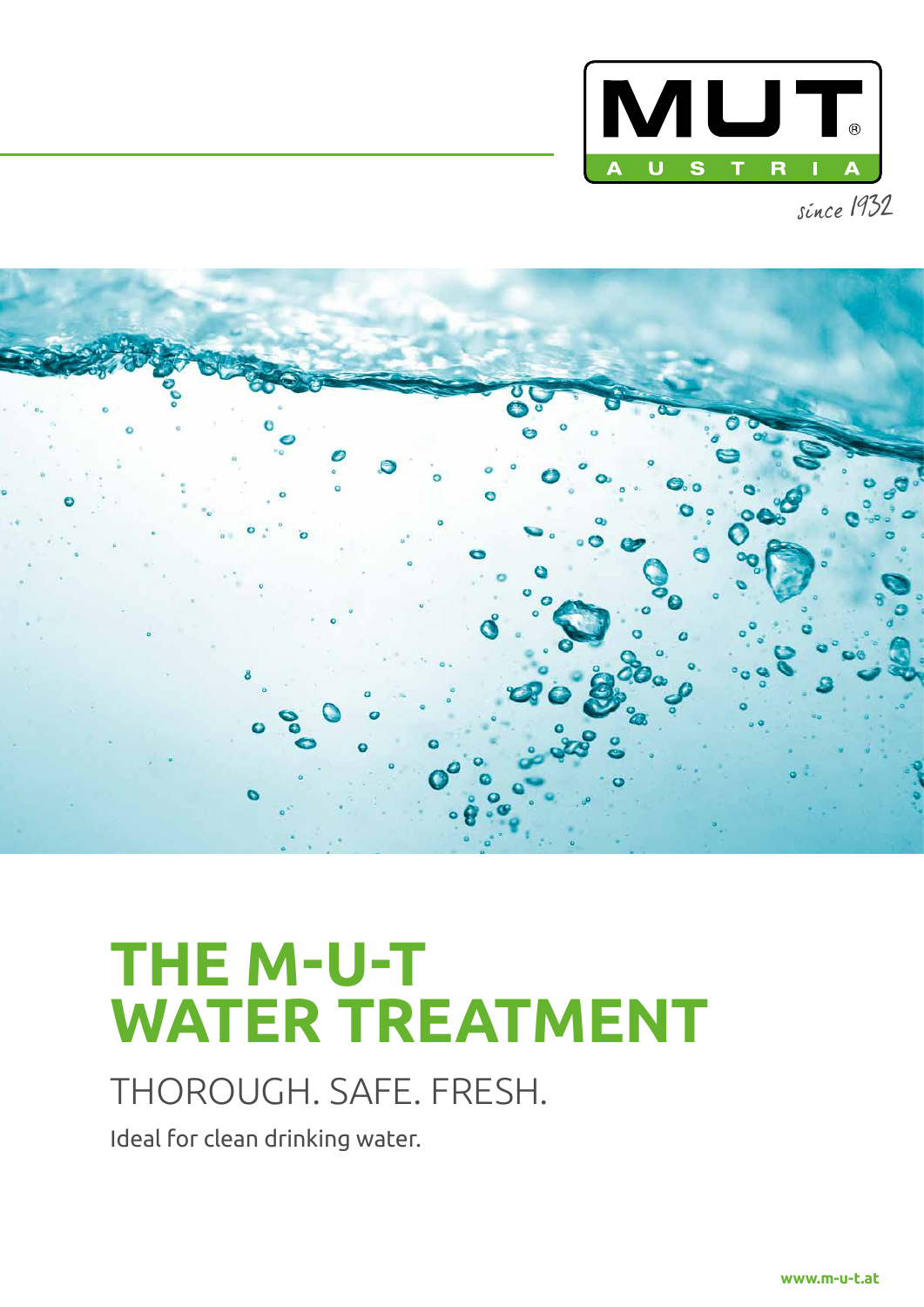**M-U-T** is specialized in the **industrial water** and **drinking water treatment**.

**90 years of experience** combined with numerous successfully implemented projects result in an expertise that is demonstrated and passed on with every new plant.

The use of **established** and **tested procedures** combined with **state-of-the-art developments**  make **M-U-T water treatment systems** to the **best** and **most economical worldwide**.

- **pre-delivery inspection** incl. **safety-specific functions**
- **simple adjustment** of the user's interface
- **pre-developed software-components** and **modules** for rapid integration into the system
- **"No-Code" control development**
- **graphical editing** and **animation** of the machines/modules **in the user interface** with **integrated plant-status**, for component identification in real time
- **plant simulation** for pre-commissioning as well as test possibility
- **training possibilities** for employees prior to commissioning
- **maximum performance** of the **control process**  by **flexible adjustment** of the programme
- **predictive analysis** and **anomaly detection**
- permanent and complete **data recording** of all plant states
- **AI-supported** and **cloud-based** control solutions (optional)
- **E** smart financing options (optional)

Depending on the water origin, **M-U-T-know-how**  guarantees an ideal outcome of the water treatment:

- $\blacksquare$  treatment of ground water and surface water
- **C** chemical treatment
- **F** flocculation and settling out
- **Filtration**
- $\blacksquare$  reverse osmosis
- **n** microbiological examination
- **desinfection**



The M-U-T water technologies requires best quality in **SMART the results**. The **long-standing M-U-T-know-how** also takes into account the geographical and climatological conditions at the installation site - for sustainable, environmentally friendly and cost-effective water supply:

- **D** operational cost-effective network planning
- **P** planning and installation of a network of drinking water pipelines
- $\blacksquare$  scalable water technology: from the water well in villages up to the supply for cities
- simulation of climate for a sustainable supply of drinking water
- **ground radar-based ground water**

### **COMBINABLE**

### **SUSTAINABLE**